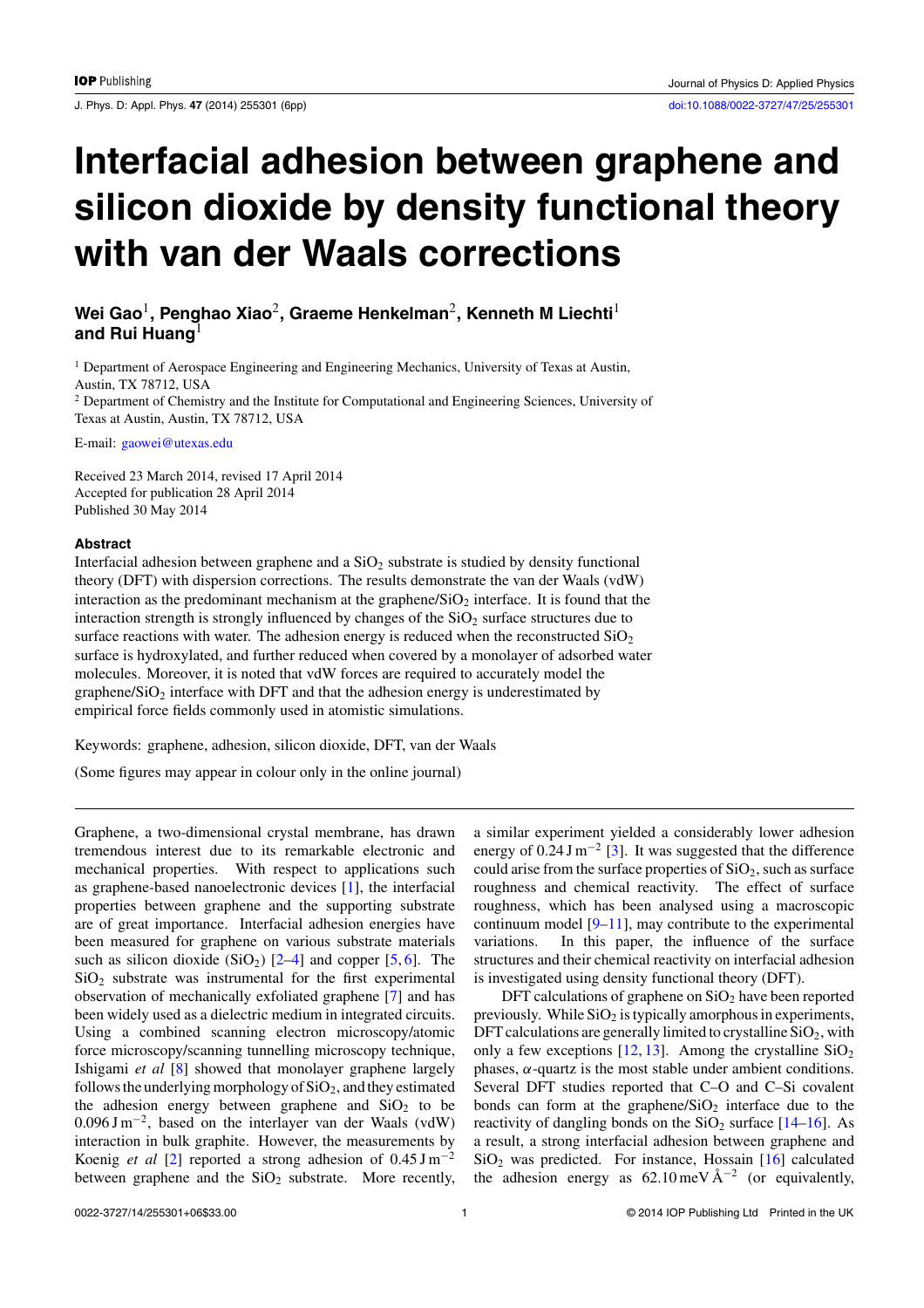<span id="page-1-0"></span>

**Figure 1.** Side and top views of the SiO<sub>2</sub> substrate with different surface structures: (*a*) reconstructed, (*b*) hydroxylated and (*c*) covered by a monolayer of water molecules.

0.995 J m<sup>-2</sup>) for the O-terminated SiO<sub>2</sub> surface. However, many experiments  $[2, 3, 8, 17]$  $[2, 3, 8, 17]$  $[2, 3, 8, 17]$  $[2, 3, 8, 17]$  $[2, 3, 8, 17]$  $[2, 3, 8, 17]$  $[2, 3, 8, 17]$  suggested that the interaction between graphene and  $SiO<sub>2</sub>$  is physisorption in nature, dominated by vdW interactions rather than covalent bonds. In fact, previous studies  $[18, 19]$  $[18, 19]$  $[18, 19]$  on  $\alpha$ -quartz have shown that the cleaved  $(001)$  surface undergoes a reconstruction at around 300 K to become O-terminated with six-membered rings as shown in figure  $1(a)$ . Meanwhile, the undercoordinated (0 0 1) surface is hydrophilic, which commonly reacts with ambient water to yield silanol groups (Si–OH). The hydroxylated *α*-quartz surface is characterized by a zigzag network with alternating strong and weak hydrogen bonds as shown in figure 1(*b*). Cuong *et al* [\[20\]](#page-5-0) studied both the reconstructed and hydroxylated *α*-quartz surfaces using DFT with the local density approximation (LDA). They obtained a binding energy of 14.6 meV per C atom (equivalent to an adhesion energy of 0.090 J m−<sup>2</sup>*)* for the reconstructed surface and 12.8 meV per C atom (0.079 J m−<sup>2</sup>*)* for the hydroxylated surface. Noticing that LDA does not take into account the dispersive interactions, Fan *et al* [\[21\]](#page-5-0) considered vdW interactions with a semiempirical approach (DFT-D2) and obtained an adhesion energy of  $0.235$  J m<sup>-2</sup> for the reconstructed  $\alpha$ -quartz surface. Recently, several other methods have been proposed to account for vdW interactions in DFT calculations including approaches by Tkatchenko and

vdW). In this paper, we compare different DFT methods for interfacial adhesion between graphene and  $SiO<sub>2</sub>$  with different surface structures. In addition to the reconstructed and hydroxylated surfaces, water adsorption on the surface is also considered, since the silanol groups on the hydroxylated surface are sensitive to the adsorption of small molecules such as  $H_2O$  under ambient conditions. In particular, the adsorption of water on the  $\alpha$ -quartz surface was found to be thermodynamically favourable in previous studies [\[25–27\]](#page-5-0). DFT calculations have shown that, when water is adsorbed on the hydroxylated surface, the weak hydrogen bonds are broken and new hydrogen bonds are formed between the hydroxyl groups and water molecules [\[27,](#page-5-0) [28\]](#page-5-0). When the coverage of water molecules reaches one monolayer, a hexagonal  $H_2O$ network similar to the basal plane of ice Ih is formed on the surface, as shown in figure 1(*c*). All the DFT calculations in this study were performed

Scheffler [\[22,](#page-5-0) [23\]](#page-5-0) (vdW-TS) and Klimes *et al* [\[24\]](#page-5-0) (optPBE-

using the plane-wave-based Vienna Ab-initio Simulation Package (VASP [\[28,](#page-5-0) [29\]](#page-5-0)). Projector augmented wave (PAW [\[30,](#page-5-0) [31\]](#page-5-0)) pseudopotentials were used to represent ionic cores, and the electronic kinetic energy cutoff for the plane-wave basis describing the valence electrons was set to 520 eV. A  $4 \times 4 \times 1$  *k*-point mesh was used for structure relaxation and a  $14 \times 14 \times 1$  *k*-point mesh for self-consistent static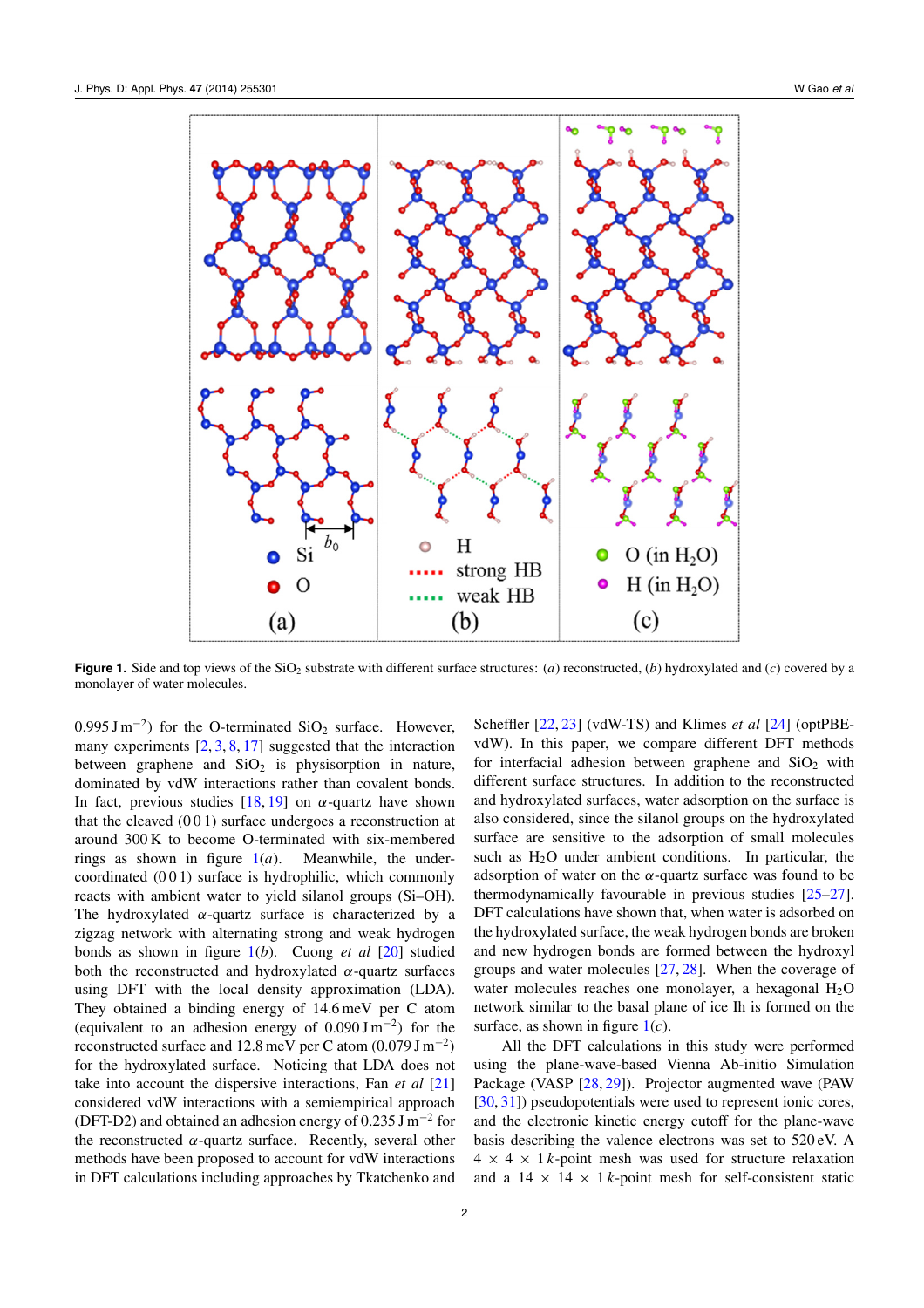**Table 1.** Comparison of lattice parameters for graphene and SiO<sub>2</sub> obtained from different DFT methods. The lattice mismatch between graphene and SiO<sub>2</sub> is calculated as  $\varepsilon_0 = (2a_0 - b_0)/b_0$ .

| Method                | Graphene,<br>$a_0(A)$ | $SiO2$ ,<br>$b_0(\AA)$ | Lattice mismatch,<br>$\varepsilon_0$ (%) |
|-----------------------|-----------------------|------------------------|------------------------------------------|
| LDA<br><b>GGA-PBE</b> | 2.4462<br>2.4678      | 4.8906<br>5.0371       | 0.037<br>$-2.02$                         |
| DFT-D <sub>2</sub>    | 2.4685                | 4.9259                 | 0.23                                     |
| vdW-TS                | 2.4656                | 4.9764                 | $-0.91$                                  |
| optPBE-vdW            | 2.4713                | 4.9891                 | $-0.93$                                  |
| Experimental          | 2.458932              | $4.9124^{33}$          | 0.11                                     |

calculation. The ground-state structural parameters of bulk  $SiO<sub>2</sub>$  and graphene were first calculated using the five DFT methods listed in table 1. It is found that the calculated structure is over-bound with LDA and slightly under-bound by the other methods, as compared to experiments [\[32,](#page-5-0) [33\]](#page-5-0). The supercell for the adhesion energy calculations consisted of a 2  $\times$  2 graphene sheet on a 1  $\times$  1 SiO<sub>2</sub> unit cell with a vacuum layer of 20 Å thickness separating the periodic images of the slab. The in-plane dimension of the supercell was set by the equilibrium lattice constant of graphene. The lattice constant of the  $SiO<sub>2</sub>$  substrate was adjusted by a biaxial strain to accommodate the lattice mismatch, as listed in table 1. To compute the adhesion energy, the system was fully relaxed, except for the middle layer in the  $SiO<sub>2</sub>$  slab, which was frozen in the bulk structure. The adhesion energy  $E_{ad}$  was then calculated by

$$
E_{\rm ad} = E_{\rm g} + E_{\rm s} - E_{\rm g/s},\tag{1}
$$

where  $E_{\rm g}$ ,  $E_{\rm s}$  and  $E_{\rm g/s}$  are energies of isolated graphene, isolated  $SiO<sub>2</sub>$  substrate and the graphene/ $SiO<sub>2</sub>$  system, respectively. It is noted that different binding positions could be obtained by shifting the relative locations between graphene and  $SiO<sub>2</sub>$  along the lattice vector directions, with a periodicity same as the primitive cell of graphene. As shown in figure  $2(a)$ , we partition the primitive cell of graphene into a  $6 \times 6$  equal spaced mesh, so that the adhesion energy could be calculated at 36 different relative positions. The most stable configuration corresponds to the one with the lowest energy *E*g*/*s, with which the adhesion energy is calculated.

Table [2](#page-3-0) lists the adhesion energies from our calculations. The generalized gradient approximation with Perdew– Burke–Ernzerhof functional (GGA-PBE [\[34\]](#page-5-0)) yields minimal adhesion for all the surface types considered, which is expected, since no vdW interactions are accounted for. It has been shown that the LDA [\[35\]](#page-5-0) is able to predict correct interlayer distances for some layered materials including graphite. However, it is purely local and hence not able to fully describe long-range dispersion interactions. Our results indicate that LDA considerably underestimates the adhesion energy in comparison with the experimental measurements, although the predicted equilibrium separation is very close. Previous studies have shown the importance of vdW corrections to traditional DFT for describing the interfaces in graphene-based systems such as graphite [\[36,](#page-5-0) [37\]](#page-5-0), graphene on metal substrates [\[38\]](#page-5-0) and graphene on SiC [\[39\]](#page-5-0). Many schemes have been proposed for correcting



**Figure 2.** (*a*) Graphene lattice, with a  $2 \times 2$  unit cell indicated by the parallelogram box, within which a primitive unit cell is partitioned into a  $6 \times 6$  mesh. (*b*)–(*d*) Top views of the equilibrium structures for graphene on  $SiO<sub>2</sub>$  with different surface structures: (*b*) reconstructed, (*c*) hydroxylated and (*d*) covered by a monolayer of water molecules.

DFT calculations with dispersion effects for vdW interactions, among which the DFT-D2, vdW-TS and optPBE-vdW methods are used in the present study. The DFT-D2 method [\[40\]](#page-5-0) adds a pairwise interatomic  $C_{6AB}R_{AB}^{-6}$  term to the conventional Kohn– Sham energy, where *RAB* is the distance between atoms *A* and  $B$ , and  $C_{6AB}$  is the corresponding coefficient. As shown in our results, this correction brings in appreciable adhesion energy between graphene and  $SiO<sub>2</sub>$ . The drawback of DFT-D2 is its empirical nature, since the pairwise coefficients in the correction term are obtained by fitting, either to experiments or to post-Hartree–Fock analysis, with the requirement of being independent of the chemical environment. Tkatchenko and Scheffler proposed a more sophisticated method (vdW-TS) to compute the  $C_{6AB}$  coefficients from the mean-field groundstate electron density of molecules and solids [\[22,](#page-5-0) [23\]](#page-5-0). Our calculations show that the adhesion energies from vdW-TS are about 50% greater than those from DFT-D2. Another vdW corrected DFT method is optPBE-vdW [\[24\]](#page-5-0), which uses the nonlocal correlation description from the nonempirical and electron density based Chalmers–Rutgers vdW-DF [\[41\]](#page-5-0) method but with its exchange functional optimized based on S22 datasets [\[42\]](#page-5-0). It is found that the adhesion energy predicted by optPBE-vdW compares closely to the prediction by vdW-TS, and both are in good agreement with experimental measurements [\[2,](#page-5-0) [3\]](#page-5-0).

Figures  $2(b)$ –(*d*) illustrate the optimized binding structures of graphene on the three types of  $SiO<sub>2</sub>$  surfaces. It is noted that the most stable binding structure does not depend on the choice of DFT method. Moreover, the energy variations among the 36 binding locations are 6–10% of the total adhesion energies, indicating that the binding between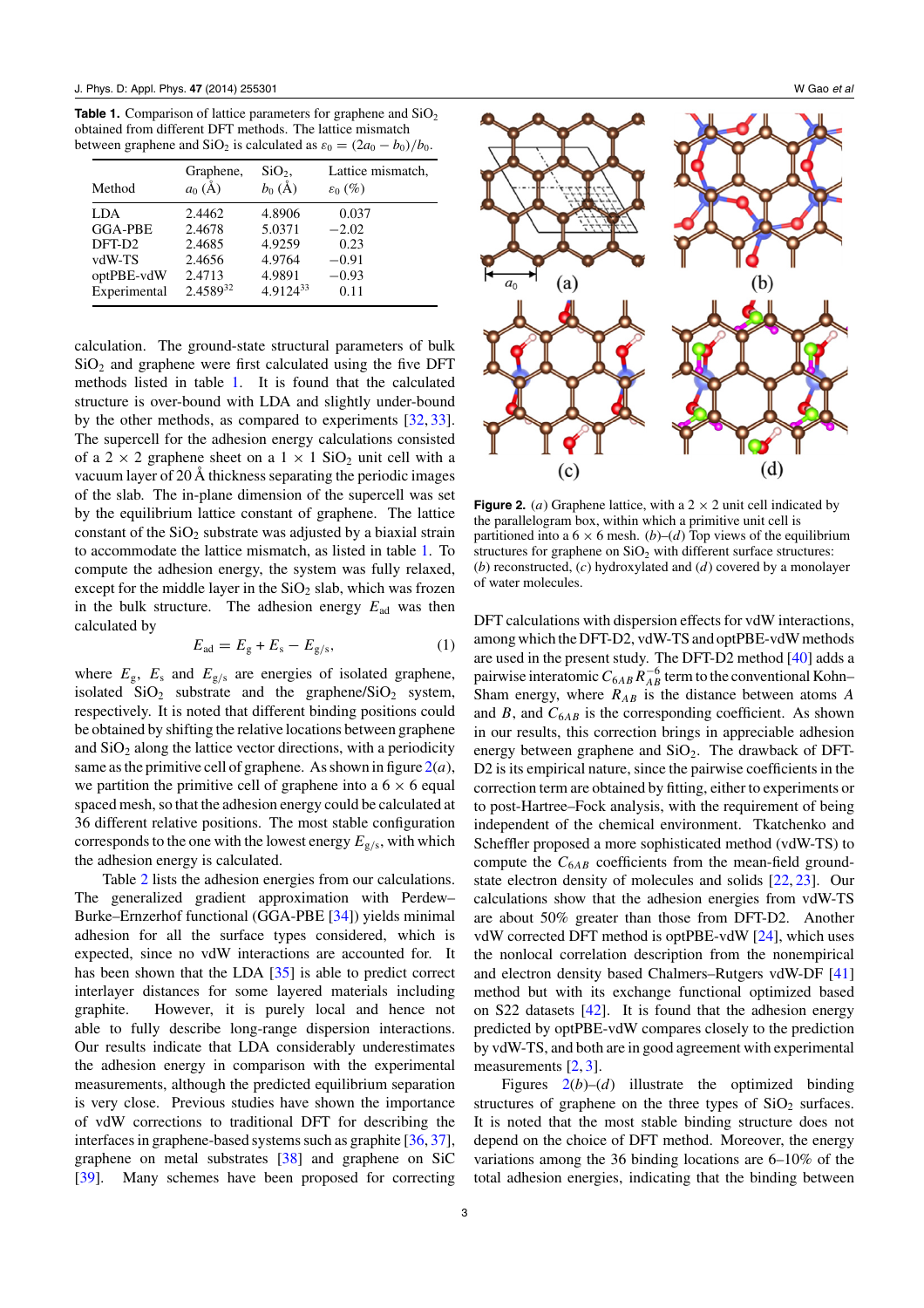<span id="page-3-0"></span>**Table 2.** Adhesion energy ( $E_{ad}$ ) and equilibrium separation ( $\delta_0$ ) between graphene and SiO<sub>2</sub> with reconstructed, hydroxylated and water monolayer covered surfaces, obtained from different DFT methods.

|                    | $E_{\text{ad}}$ $(\text{J m}^{-2})/\delta_0$ $(\text{\AA})$ |              |                                             |  |
|--------------------|-------------------------------------------------------------|--------------|---------------------------------------------|--|
| Method             |                                                             |              | Reconstructed Hydroxylated Water adsorption |  |
| <b>GGA-PBE</b>     | 0.0027/3.556                                                | 0.0055/3.420 | 0.0034/3.207                                |  |
| LDA.               | 0.115/3.000                                                 | 0.094/3.002  | 0.096/2.882                                 |  |
| DFT-D <sub>2</sub> | 0.229/3.006                                                 | 0.166/3.043  | 0.134/2.800                                 |  |
| vdW-TS             | 0.349/3.089                                                 | 0.242/3.164  | 0.210/2.993                                 |  |
| optPBE-vdW         | 0.311/3.069                                                 | 0.258/3.036  | 0.224/2.883                                 |  |

graphene and the  $SiO<sub>2</sub>$  substrate is insensitive to their relative positions. It is found that the adhesion energy is reduced by surface hydroxylation and further reduced by adsorption of a water monolayer. The change of adhesion energy can be largely attributed to the change of the atomic structures of the  $SiO<sub>2</sub>$  surface. As can be seen in figure [1,](#page-1-0) from reconstructed to hydroxylated surface, the number density of the surface atoms (first layer of Si and O) is reduced due to reaction with H to form the H–O bonds and hydrogen bonds. Since the vdW interaction between H and C is much weaker than Si–C and O–C, the lower number density of Si and O on the hydroxylated surface leads to a lower adhesion energy compared to the reconstructed surface. With adsorption of a water monolayer, the adhesion energy includes contributions from both graphene–water and graphene– $SiO<sub>2</sub>$  interactions. The graphene–water interaction was investigated previously by first-principles calculations, which calculated the adsorption energy between a water monomer and graphene to be  $90 \text{ meV/H}_2\text{O}$  [\[43\]](#page-5-0). With the number density of water molecules on the  $SiO<sub>2</sub>$  surface in our calculation (9.33 nm−<sup>2</sup>*)*, the graphene–water interaction would contribute  $0.134$  J m<sup>-2</sup> towards the total adhesion energy of  $0.210 \text{ J m}^{-2}$ . The contribution from the graphene–SiO<sub>2</sub> interaction is then  $0.076$  J m<sup>-2</sup>, which is much lower than the adhesion energy between graphene and a bare  $SiO<sub>2</sub>$ . The presence of the water monolayer thus weakens the vdW interaction between graphene and  $SiO<sub>2</sub>$ , which may be partly attributed to the relatively large separation between graphene and  $SiO<sub>2</sub>$  (5.06 Å). While the full hydroxylation and monolayer water coverage of the surface are considered here, the density of silanol groups or water adsorption for a real  $SiO<sub>2</sub>$  surface would depend on the ambient conditions, such as the relative humidity. Nevertheless, our study suggests that changes in the surface structure due to chemical reactivity of the  $SiO<sub>2</sub>$  surface with water may contribute to the variation of adhesion energies measured in experiment  $[2, 3]$  $[2, 3]$  $[2, 3]$ , in addition to the macroscopic effects due to surface roughness. We note that the macroscopic capillary effect is not considered in this study, which may become important at relatively high humidity and give rise to different characteristics of adhesion [\[25\]](#page-5-0).

In all cases, it is found that graphene maintains its planar configuration on top of the  $SiO<sub>2</sub>$  substrate. This is expected for two reasons: the substrate surface is atomically smooth (i.e. no macroscopic roughness is considered) and no temperature effect is taken into account in the DFT calculations (hence no thermal rippling). As a result, the separation (*δ)* between graphene and the substrate can be defined as the distance



**Figure 3.** (*a*) Interaction energy as a function of separation between graphene and  $SiO<sub>2</sub>$ , calculated with the vdW-TS method for three surface structures. The inset shows the side view of graphene on  $SiO<sub>2</sub>$  with a water monolayer. (*b*) Comparison of the interaction energy calculated from DFT (vdW-TS and optPBE-vdW) and three empirical force fields for graphene on a reconstructed  $SiO<sub>2</sub>$  surface.

between the C atoms in graphene and the topmost atoms of the substrate (including water molecules) as shown in figure 3(*a*). By freezing the out-of-plane displacement of graphene, the interaction energy *U* can be calculated at different separations; the minimum interaction energy is reached at the equilibrium separation  $(\delta_0)$ . The function  $U(\delta)$ , calculated using the vdW-TS method, is plotted in figure  $3(a)$  for three different surface structures. In all three cases, the interaction energy functions show long-range tails, revealing the nature of dispersion interactions. As a simple mathematical model, the Lennard-Jones (LJ) potential is commonly used in atomistic simulations based on empirical force fields to account for the dispersion forces, including the graphene/ $SiO<sub>2</sub>$  interface [\[44,](#page-5-0) [45\]](#page-5-0). The LJ potential between atoms *i* and *j* can be written as

$$
V_{ij}(R_{ij}) = \varepsilon_{ij} \left[ \left( \frac{\sigma_{ij}}{R_{ij}} \right)^{12} - \left( \frac{\sigma_{ij}}{R_{ij}} \right)^{6} \right],
$$
 (2)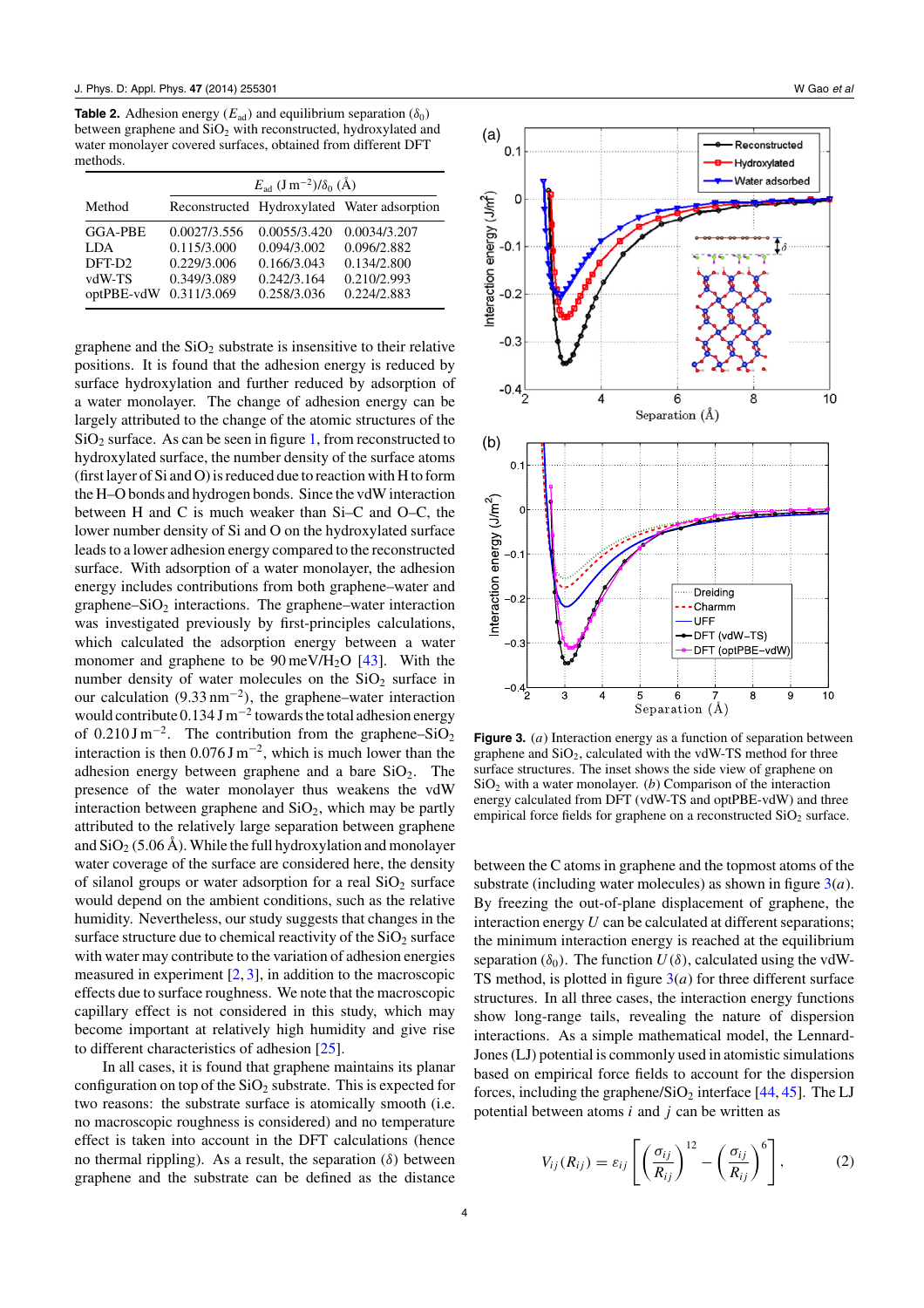

**Figure 4.** Electronic band structures of graphene on  $SiO<sub>2</sub>$  with different surface structures: (*a*) reconstructed, (*b*) hydroxylated and (*c*) covered by a monolayer of water molecules. The insets show the band gap around the K point.

where  $R_{ij}$  is the atomic distance,  $\sigma_{ij}$  and  $\varepsilon_{ij}$  are the pairwise parameters. By integrating equation [\(2\)](#page-3-0) with respect to all atoms, the interaction energy between graphene and  $SiO<sub>2</sub>$ substrate per unit area can be obtained as [\[9\]](#page-5-0)

$$
U_{\text{LJ}}(\delta) = \sum_{j} \frac{2\pi \rho_j \varepsilon_{ij}}{A_0} \left( \frac{\sigma_{ij}^{12}}{45\delta^9} - \frac{\sigma_{ij}^6}{6\delta^3} \right),\tag{3}
$$

where the subscript *i* represents a C atom, *j* represents Si or O,  $\rho_i$  is the number density of Si or O atoms in the substrate  $(\rho_{\text{Si}} = 25.0 \text{ nm}^{-3}$  and  $\rho_{\text{O}} = 50.0 \text{ nm}^{-3}$ ), and  $A_0$  is the area of a unit cell of graphene. The summation in equation (3) takes both Si–C and O–C interactions into account. In the empirical force field, the parameters  $\sigma_{ij}$  and  $\varepsilon_{ij}$  for each pairwise interaction are obtained by fitting to experiments or first-principles calculations. Considering three typical force fields (UFF [\[46\]](#page-5-0), Charmm [\[47\]](#page-5-0) and Dreiding [\[48\]](#page-5-0)), we calculated the interaction energy  $U_{\text{LJ}}(\delta)$  using equation (3) for the reconstructed  $\text{SiO}_2$ surface, as shown in figure  $3(b)$  $3(b)$ . Apparently, the equilibrium separation between graphene and  $SiO<sub>2</sub>$  is close to the DFT result, but the adhesion energy is underestimated by the empirical methods. For the hydroxylated and water monolayer covered  $SiO<sub>2</sub>$  surfaces, the use of empirical force fields would be more problematic. In practice, more sophisticated force fields with delicate parametrization could yield more accurate results. The present results from the vdW corrected DFT calculations could provide guidance for selecting appropriate force fields to study the graphene/ $SiO<sub>2</sub>$  interface.

To further investigate the interfacial interaction and its potential impact on the physical properties of graphene, we calculated the electronic structures of the graphene/ $SiO<sub>2</sub>$ system. The band structures obtained from the vdW-TS method are shown in figure 4. The shape of the Dirac cone of the pristine monolayer graphene is preserved for all three surfaces with tiny band gaps at the K point. The

band gap opening can be understood by the breaking of the sublattice symmetry of graphene due to its interaction with the substrate. Such a mechanism has a more significant effect on band gap opening of graphene on SiC [\[49\]](#page-5-0) and hexagonal boron nitride [\[50\]](#page-5-0) substrates, but the effect is negligible for the graphene/ $SiO<sub>2</sub>$  system since the band gap is much less than the thermal energy at room temperature ( $\sim$ 25 meV). Moreover, it is noted that there is no Fermi level shift in the three systems, indicating no significant charge transfer induced electrostatic interactions. Previous experiments [\[51,](#page-5-0) [52\]](#page-5-0) have shown some evidence for both p-type and n-type doping of graphene on  $SiO<sub>2</sub>$  substrates, which may be accounted for by including non-ideal aspects of the system such as surface defects and other environmental effects. Based on an analytical model, Sabio *et al* [\[53\]](#page-5-0) studied electrostatic interactions between graphene and  $SiO<sub>2</sub>$  along with other materials (including water molecules) in its environment. They found that the leading electrostatic interactions arise from the surface polar modes of  $SiO<sub>2</sub>$  and electrical dipoles of water molecules, with estimated interaction energies of 0.4 meV  $\rm \AA^{-2}$  $(0.0064 \text{ J m}^{-2})$  and  $1 \text{ meV} \text{ Å}^{-2}$   $(0.016 \text{ J m}^{-2})$ , respectively; both are significantly lower than the adhesion energies due to the vdW interactions in the present DFT calculations.

In conclusion, the interfacial adhesion between graphene and  $SiO<sub>2</sub>$  substrate is studied by DFT methods with vdW interactions. It is found that the interaction between graphene and  $SiO<sub>2</sub>$  is dominated by dispersion forces. The adhesion energy is reduced by surface hydroxylation and further reduced by adsorption of water molecules. Among the DFT methods considered in the present study, we suggest that the vdW-TS and optPBE-vdW methods are both suitable for studying the interactions between graphene and  $SiO<sub>2</sub>$ . Moreover, the discrepancy between DFT and empirical force fields suggests a need for more sophisticated force fields to describe the graphene/ $SiO<sub>2</sub>$  system. Finally, it is found that the vdW